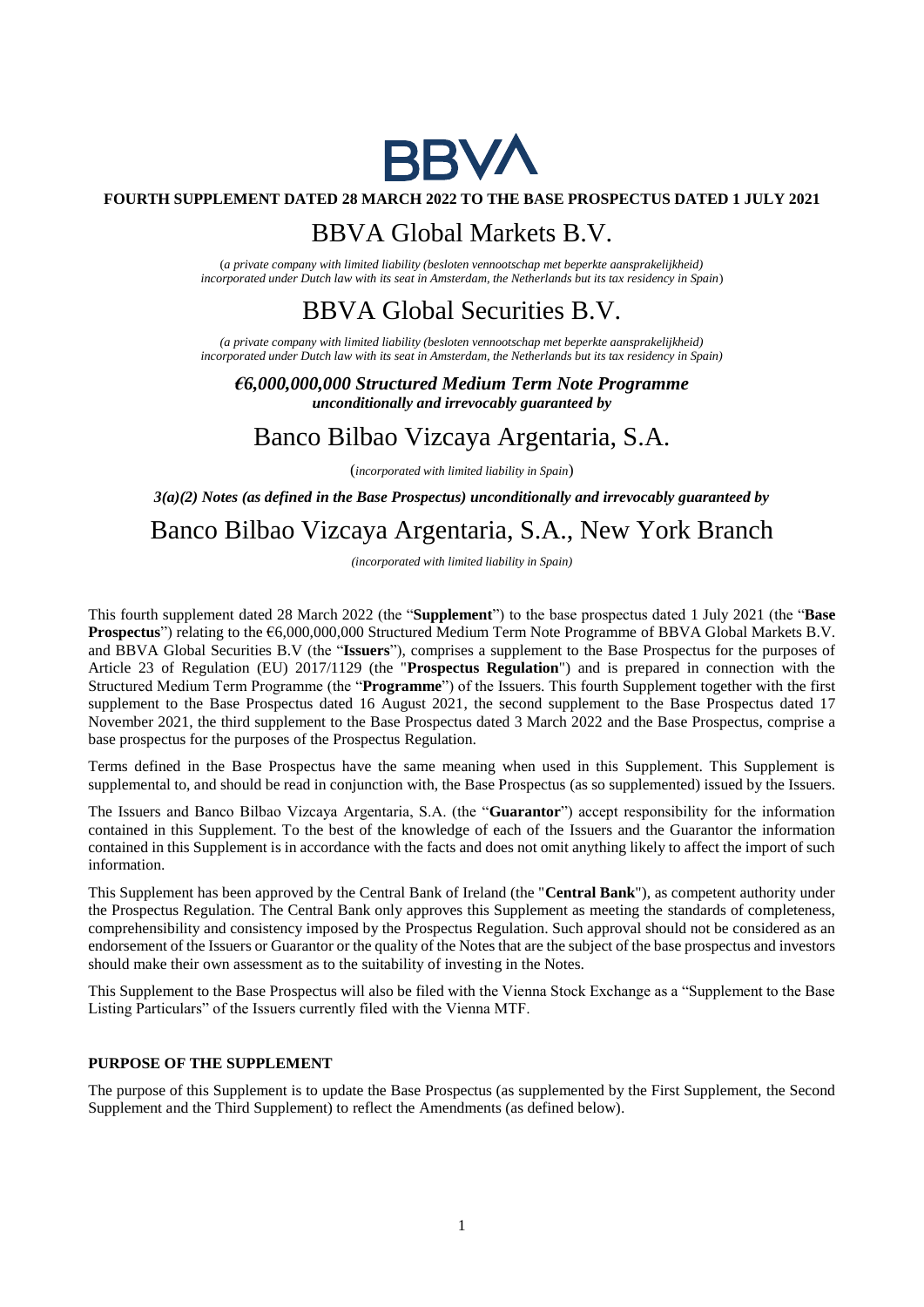#### **AMENDMENTS**

The following sections of the Base Prospectus shall be deemed to be updated and supplemented by the following amendments (the "**Amendments**"):

**1-** In the COVER, paragraph 7, on page 2 of the Base Prospectus is deleted in its entirety and replaced with the following:

«This Base Prospectus is being provided in the United States to (i) a limited number of "qualified institutional buyers" (each a "**QIB**") as defined in Rule 144A under the Securities Act ("**Rule 144A**") who are also "qualified purchasers" (each a "**QP**") within the meaning of Section 2(a)(51)(A) of the United States Investment Company Act of 1940, as amended (the "**1940 Act**"), and the rules and regulations thereunder, and Institutional Accredited Investors (as defined below) (each an "**IAI**") who are also QPs that are investors in Notes issued by BBVA Global Markets B.V., (ii) a limited number of QIBs and IAIs (none of which must be QPs) that are investors in Notes issued by BBVA Global Securities B.V. (other than 3(a)(2) Notes) and (iii) investors in 3(a)(2) Notes, in each case, for informational use solely in connection with the consideration of the purchase of the Notes being offered hereby. Its use for any other purpose in the United States is not authorised. The Notes (other than the  $3(a)(2)$  Notes), the Spanish Law Guarantee and any Entitlement(s) (as defined below) have not been and will not be registered under the Securities Act or any U.S. state securities laws and may not be offered or sold in the United States or to, or for the account or benefit of, U.S. persons (as defined in Regulation S under the Securities Act ("**Regulation S**") unless an exemption from the registration requirements of the Securities Act is available and in accordance with all applicable securities laws of any state of the United States and any other jurisdiction. The 3(a)(2) Notes and the New York Law Guarantee will be offered pursuant to an exemption from registration provided by Section 3(a)(2) of the Securities Act. The 3(a)(2) Notes and the New York Law Guarantee are not required to be, and have not been, registered under the Securities Act or with any governmental authority. See "*Form of the Notes*" for a description of the manner and form in which Notes will be issued. The Notes are subject to certain restrictions on transfer, see "*Subscription and Sale and Transfer and Selling Restrictions*". Notes (other than 3(a)(2) Notes) offered in the United States subject to the foregoing restrictions may be offered by BBVA Securities Inc. (in such capacity, the "**Initial Purchaser**"). The Notes, the Guarantee and any Entitlement(s) do not constitute, and have not been marketed as, contracts of sale of a commodity for future delivery (or options thereon) subject to the United States Commodity Exchange Act, as amended (the "**CEA**"), and trading in the Notes has not been approved by the U.S. Commodity Futures Trading Commission pursuant to the CEA. The Notes are not deposits or savings accounts and are not insured by the Federal Deposit Insurance Corporation or any other governmental agency of the United States or any other jurisdiction. BBVA Securities Inc. is an affiliate of BBVA Global Securities B.V. and the Guarantor and, as such, will have a "conflict of interest" in any offering of 3(a)(2) Notes in which it participates, as either principal or agent, within the meaning of Rule 5121 of the Financial Industry Regulatory Authority ("**FINRA**") (or any successor rule thereto) ("**Rule 5121**"). Consequently, any such offering will be conducted in compliance with the provisions of Rule 5121. See "*Subscription and Sale and Transfer and Selling Restrictions—Conflicts of Interest* ".»

**2-** In the U.S. INFORMATION Section, paragraph 1, on page 7 of the Base Prospectus is deleted in its entirety and replaced with the following:

«This Base Prospectus is being provided in the United States to (i) a limited number of QIBs who are also QPs and Institutional Accredited Investors (each an "**IAI**") who are also QPs (each as defined under "*Form of Notes*") that are investors in Notes issued by BBVA Global Markets B.V., (ii) a limited number of QIBs and IAIs (none of which must be QPs) that are investors in Notes issued by BBVA Global Securities B.V. (other than 3(a)(2) Notes) and (iii) investors in 3(a)(2) Notes, in each case, for informational use solely in connection with the consideration of the purchase of the Notes being offered hereby. Its use for any other purpose in the United States is not authorised. It may not be copied or reproduced in whole or in part nor may it be distributed or any of its contents disclosed to anyone other than the prospective investors to whom it is originally submitted. »

**3-** In the U.S. INFORMATION Section, paragraph 4, on page 7 of the Base Prospectus is deleted in its entirety and replaced with the following:

« Registered Notes issued by BBVA Global Markets B.V. may be offered or sold within the United States only to QIBs who are also QPs or to IAIs who are also QPs and Registered Notes issued by BBVA Global Securities B.V. (other than 3(a)(2) Notes) may be offered or sold within the United States only to QIBs or to IAIs, in each case, in transactions exempt from registration under the Securities Act in reliance on Rule 144A or any other applicable exemption. Each U.S. purchaser of Registered Notes (other than 3(a)(2) Notes) is hereby notified that the offer and sale of any Registered Notes to it may be being made in reliance upon the exemption from the registration requirements of the Securities Act provided by Rule 144A and one or more exemptions and/or exclusions from regulation under the CEA, as amended. »